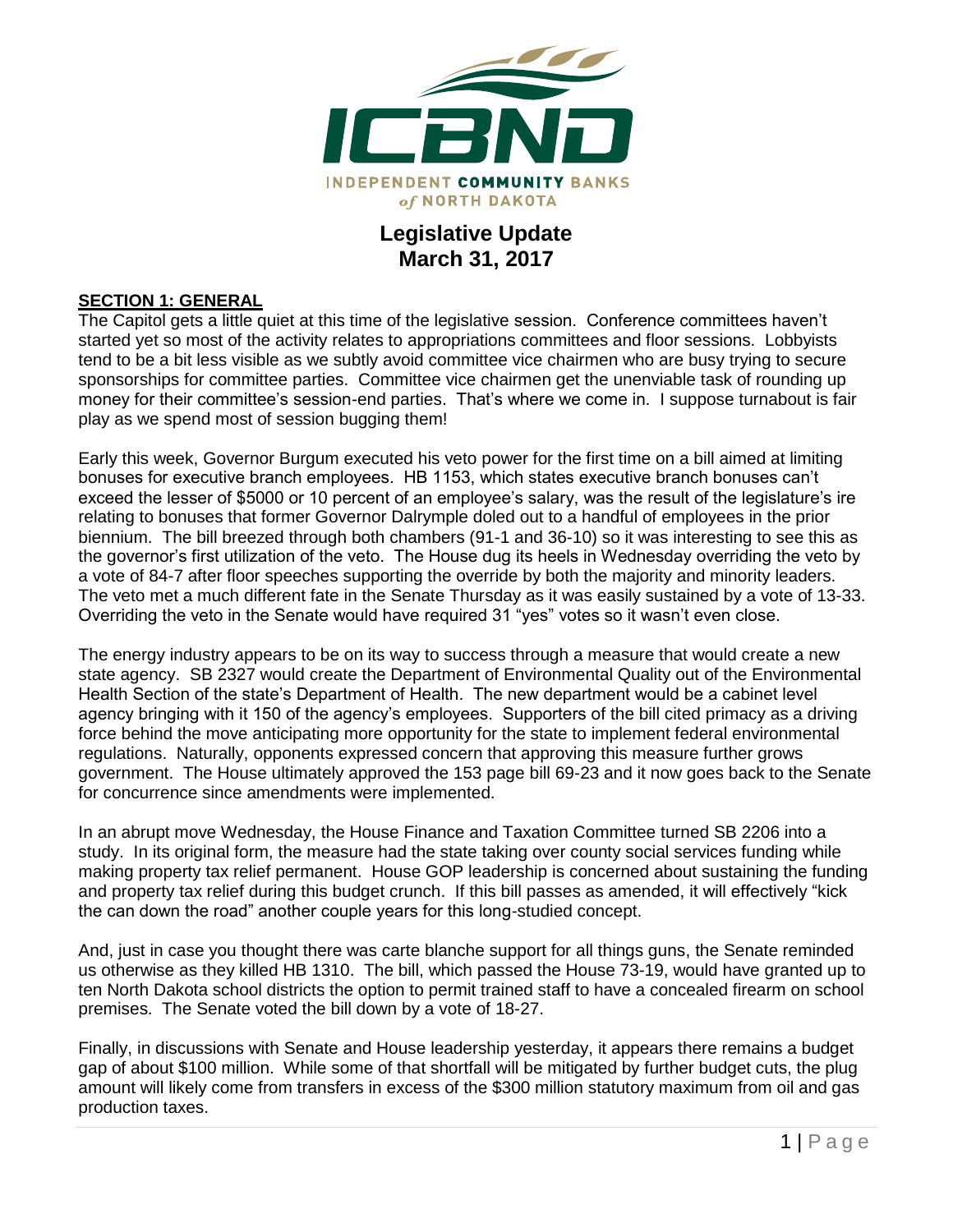#### **SECTION 2: BILL UPDATES FROM ICBND "PRIORITY" TRACKING LIST**

**SB 2014** – is the Industrial Commission budget (which includes the Bank of North Dakota) and was addressed a couple times this week in the Government Ops Division of the House Appropriations Committee. There's a very small faction (1 influential person basically) that is intent on implementing some cuts to the Bank of North Dakota's budget. Knowing that there would be pressure to make cuts and transfer capital (to the General Fund) we've advocated since before the session the importance of BND having the financial and human capital to efficiently implement the programs that are critical to our member banks. This budget will most likely end up in conference committee so it's not done yet.

**SB 2008** – is the DFI budget bill. I reported last week that we were successful in fighting back an effort to include language that would require a study of merging the securities department and the DFI. Well, we were temporarily successful. It came back Wednesday as the Government Ops Division of the House Appropriations Committee brought some language back for reconsideration. At least we were successful in softening it so that it reads "the governor may undertake a study…". The governor could conduct such a study anyway in his bid to reinvent government, but I guess this gives a soft push from the legislature which, quite frankly, may prompt him to not do it!

**SB 2276** – relates to prohibitions on nonprofit corporations pledging restricted assets as collateral. The bill was amended to our satisfaction in the House Judiciary Committee which gave the amended measure a 15-0 "do pass" recommendation last week and the full House unanimously approved the measure Thursday. Because it was amended, the bill now goes back to the Senate for concurrence.

**SB 2340** – is the North Dakota Land Title Association's bill to implement flat fees for certain document filings with the county recorders. The county recorders were displeased with the first round of amendments in the House and were successful in getting the bill sent back to the Political Subdivisions Committee for reconsideration. The latest iteration is a \$20 filing fee for documents up to six pages in length and \$65 for documents ranging in length from seven to 25 pages. ICBND has not taken a position on this bill but continues to monitor.

### **SECTION 3: BILL HEARINGS NEXT WEEK –** *None for next week***.**

Legislator contact information can be found at<http://www.legis.nd.gov/contact-my-legislators> and you can check on any legislative activities through the Legislative Council's web page at [www.legis.nd.gov.](http://www.legis.nd.gov/)

Thank you for your participation in the legislative process. Please call, email or text me with any questions or concerns. If you'd like to be taken off this distribution list or if there are others in your organization that should be on the distribution list for the legislative updates, please let me know.

Sincerely,

Bang D. Haugen

*Barry D. Haugen President [barryh@icbnd.com](mailto:barryh@icbnd.com) cell: 701.955.4308 office: 701.258.7121*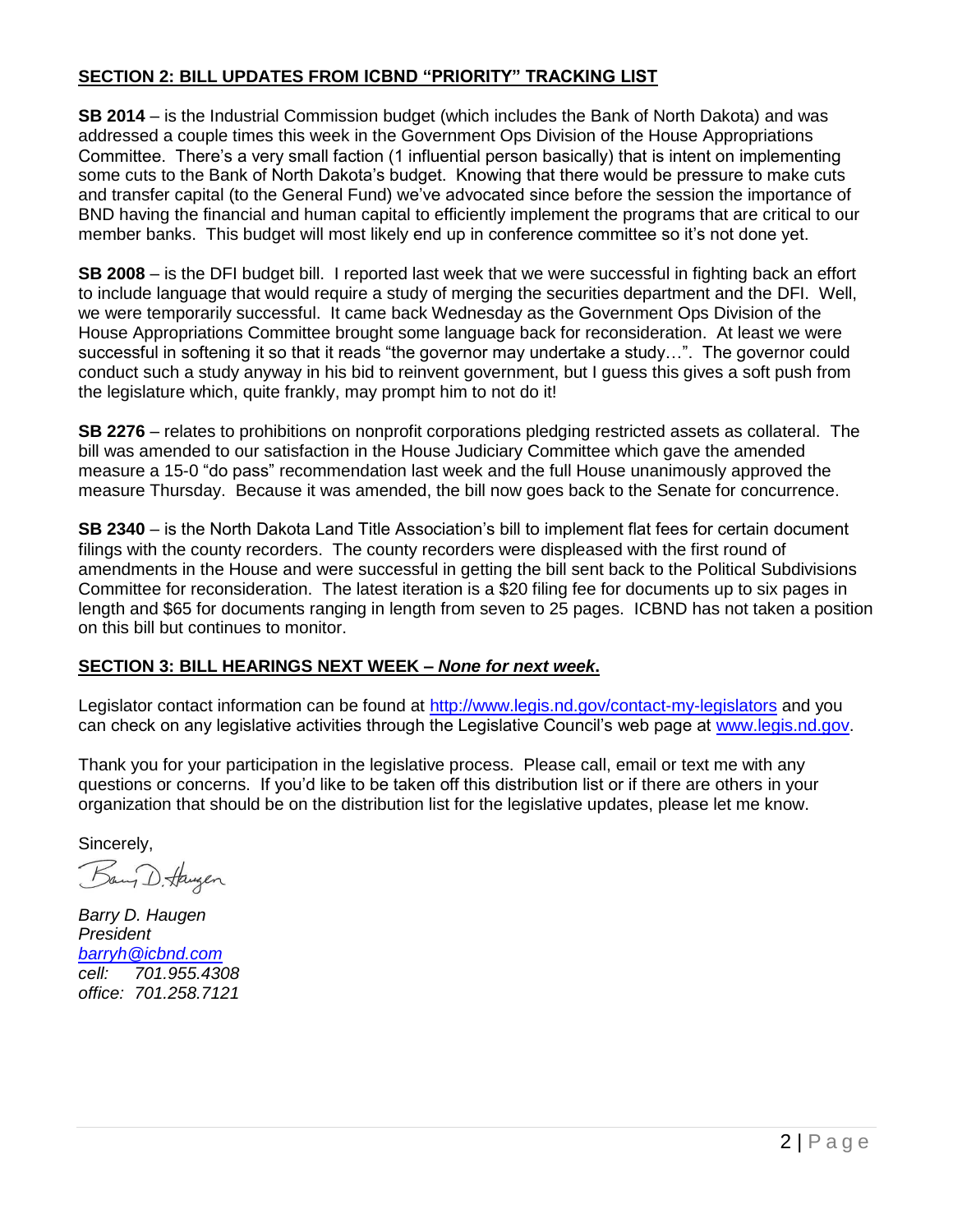

# **ICBND PRIORITY LIST AND BILL STATUS DETAIL**

| <b>Bill</b>    | <b>Status</b>                                                                                                                                                     | <b>Title</b>                                                                                                                                                                                                                                                                                                                                                                                                                                          |
|----------------|-------------------------------------------------------------------------------------------------------------------------------------------------------------------|-------------------------------------------------------------------------------------------------------------------------------------------------------------------------------------------------------------------------------------------------------------------------------------------------------------------------------------------------------------------------------------------------------------------------------------------------------|
| HB 1126        | House: INTRODUCED<br>Senate: PASSED<br>03/28 S Second reading, passed as amended, yeas<br>45 nays 0<br>03/29 H Returned to House (12)                             | Relating to public warehouse and grain buyer licensing<br>and insolvencies of public warehouses and grain<br>buyers; to repeal sections 60-02-39 and 60-02.1-25 of<br>the North Dakota Century Code, relating to warehouse<br>closures; and to provide for a legislative management<br>study.                                                                                                                                                         |
| HB 1162        | House: PASSED<br>Senate: DEFEATED<br>03/15 S Reported back, do not pass, placed on<br>calendar 6 1 0<br>03/16 S Second reading, failed to pass, yeas 5 nays<br>41 | Relating to competition between the government and<br>private industry and to require a report to the legislative<br>management.                                                                                                                                                                                                                                                                                                                      |
| <b>HB 1164</b> | House: DEFEATED<br>01/16 H Reported back, do not pass, placed on<br>calendar 11 2 1<br>01/19 H Second reading, failed to pass, yeas 14 nays<br>76                 | Relating to a corporate income tax credit for<br>reimbursement of employee child care expenditures;<br>and to provide an effective date.                                                                                                                                                                                                                                                                                                              |
| HB 1169        | House: PASSED<br>Senate: PASSED<br><b>Governor: SIGNED</b><br>03/24 H Signed by Governor 03/23<br>03/27 Filed with Secretary Of State 03/24                       | Relating to carrying a handgun; to amend and reenact<br>sections 62.1-04-02 and 62.1-04-04 of the North Dakota<br>Century Code, relating to carrying concealed firearms or<br>dangerous weapons; and to provide a penalty.                                                                                                                                                                                                                            |
| <b>HB 1177</b> | House: DEFEATED<br>01/19 H Amendment adopted, placed on calendar<br>01/23 H Second reading, failed to pass, yeas 9 nays<br>81                                     | Relating to the collection of property by affidavit and the<br>effect of the affidavit.                                                                                                                                                                                                                                                                                                                                                               |
| HB 1182        | House: PASSED<br>Senate: INTRODUCED<br>02/20 S Introduced, first reading, referred Finance<br>and Taxation Committee<br>03/01 S Committee Hearing - 02:00 PM      | Relating to approval of property tax incentives granted<br>by a city; to amend and reenact subsection 7 of section<br>40-57.1-03, section 40-58-20.2, and subsection 3 of<br>section 54-35-26 of the North Dakota Century Code,<br>relating to approval of property tax incentives granted<br>by a city and evaluation of economic development tax<br>incentives; to provide for a legislative management<br>study; and to provide an effective date. |
| HB 1219        | House: PASSED<br>Senate: PASSED<br><b>Governor: SIGNED</b><br>03/23 H Signed by Governor 03/22<br>03/27 Filed with Secretary Of State 03/23                       | Relating to the process for converting manufactured<br>housing to real property.                                                                                                                                                                                                                                                                                                                                                                      |
| HB 1223        | House: DEFEATED<br>01/27 H Amendment adopted, placed on calendar                                                                                                  | Relating to allowing employers to purchase private<br>insurance for worker's compensation coverage.                                                                                                                                                                                                                                                                                                                                                   |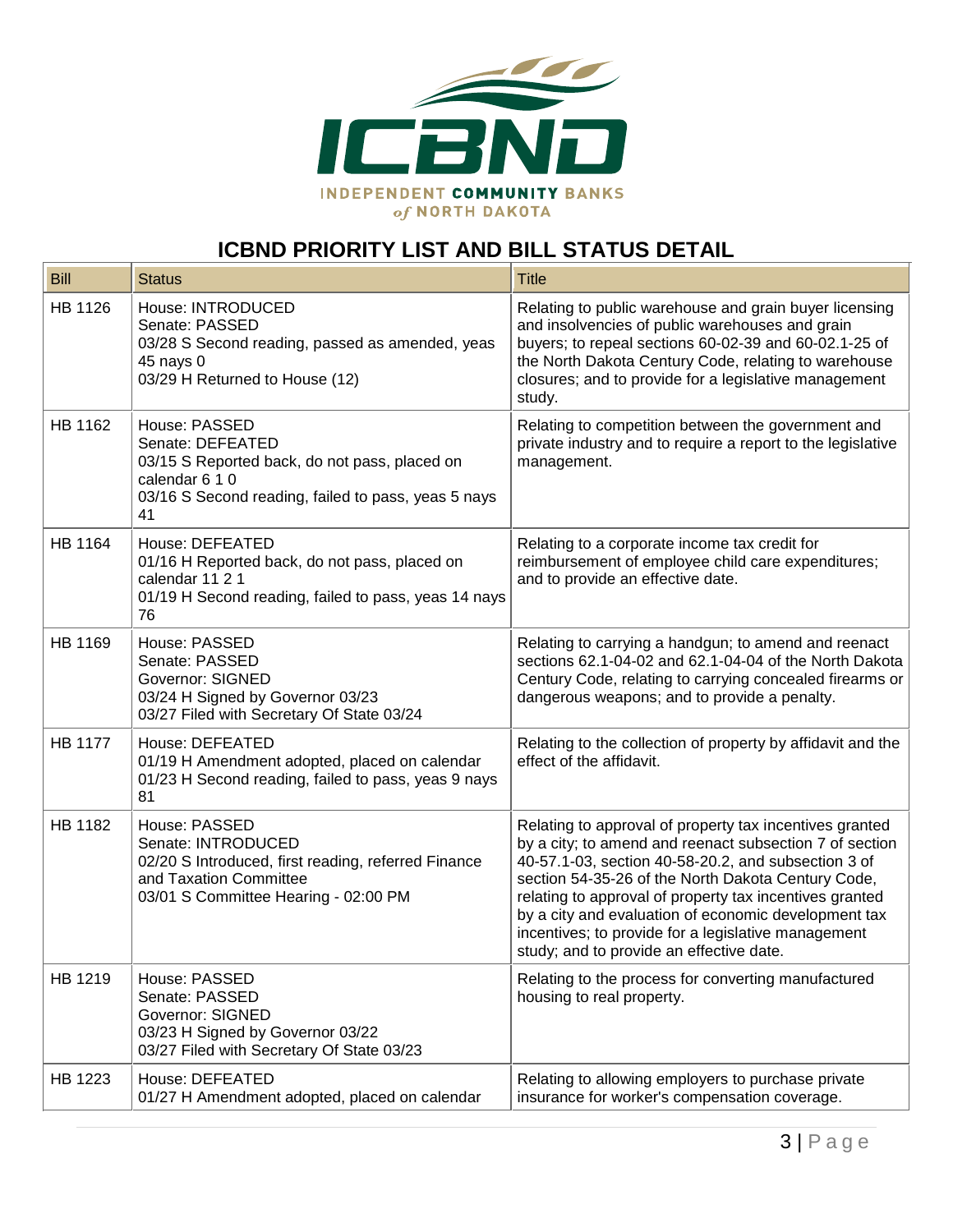|                | 01/31 H Second reading, failed to pass, yeas 19 nays<br>72                                                                                                       |                                                                                                                                                                                                                                                                                                                                                                                                                                                                                                                                                                                                      |
|----------------|------------------------------------------------------------------------------------------------------------------------------------------------------------------|------------------------------------------------------------------------------------------------------------------------------------------------------------------------------------------------------------------------------------------------------------------------------------------------------------------------------------------------------------------------------------------------------------------------------------------------------------------------------------------------------------------------------------------------------------------------------------------------------|
| <b>HB 1228</b> | House: PASSED<br>Senate: PASSED<br><b>Governor: SIGNED</b><br>03/22 H Signed by Governor 03/21<br>03/23 Filed with Secretary Of State 03/22                      | Relating to actions to contest the validity of a trust, trust<br>decanting, and directed trustees; to amend and reenact<br>sections 47-02-27.4, 59-04.2-03, and 59-16-13 of the<br>North Dakota Century Code, relating to exclusions from<br>the rule against perpetuities and a trustee's duty to<br>inform; to repeal sections 59-14-01, 59-14-04, and 59-<br>16-08 of the North Dakota Century Code, relating to the<br>capacity of a settlor of a revocable trust, actions<br>contesting the validity of a trust, and powers to direct a<br>trustee; and to provide for retroactive application. |
| HB 1263        | House: DEFEATED<br>01/31 H Reported back, do not pass, placed on<br>calendar 12 2 0<br>02/06 H Second reading, failed to pass, yeas 13 nays<br>77                | Relating to the state's minimum wage.                                                                                                                                                                                                                                                                                                                                                                                                                                                                                                                                                                |
| HB 1297        | House: WITHDRAWN<br>01/20 H Request return from committee<br>01/20 H Withdrawn from further consideration                                                        | Relating to creation of the affordable housing revolving<br>loan fund; to provide a continuing appropriation; and to<br>provide for a transfer.                                                                                                                                                                                                                                                                                                                                                                                                                                                      |
| HB 1303        | House: PASSED<br>Senate: DEFEATED<br>03/20 S Reported back, do not pass, placed on<br>calendar 600<br>03/21 S Second reading, failed to pass, yeas 0 nays<br>47  | A BILL for an Act to prohibit state agencies from filling<br>vacant employee positions; to provide for a report; and<br>to declare an emergency.                                                                                                                                                                                                                                                                                                                                                                                                                                                     |
| HB 1327        | House: DEFEATED<br>02/03 H Reported back, do not pass, placed on<br>calendar 13 1 0<br>02/10 H Second reading, failed to pass, yeas 24 nays<br>66                | Relating to exceptions from inspections for home<br>repairs performed by a homeowner.                                                                                                                                                                                                                                                                                                                                                                                                                                                                                                                |
| HB 1352        | House: PASSED<br>Senate: PASSED<br>03/14 S Emergency clause carried<br>03/15 H Returned to House (12)                                                            | Relating to custody and disposition of abandoned motor<br>vehicles; and to declare an emergency.                                                                                                                                                                                                                                                                                                                                                                                                                                                                                                     |
| HB 1382        | House: PASSED<br>Senate: DEFEATED<br>03/09 S Reported back, do not pass, placed on<br>calendar 600<br>03/10 S Second reading, failed to pass, yeas 14 nays<br>32 | Relating to the establishment of an education savings<br>account program.                                                                                                                                                                                                                                                                                                                                                                                                                                                                                                                            |
| HB 1425        | House: PASSED<br>Senate: INTRODUCED<br>03/22 S Committee Hearing - 10:00 AM<br>03/30 S Reported back amended, do pass,<br>amendment placed on calendar 4 2 0     | A BILL for an Act to protect the rights and privileges<br>granted under the United States Constitution.                                                                                                                                                                                                                                                                                                                                                                                                                                                                                              |
| SB 2008        | Senate: PASSED<br>House: INTRODUCED<br>03/02 H Committee Hearing - 08:30 AM<br>03/15 H Committee Hearing - 10:30 AM                                              | A BILL for an Act to provide an appropriation for<br>defraying the expenses of the department of financial<br>institutions.                                                                                                                                                                                                                                                                                                                                                                                                                                                                          |
| SB 2014        | Senate: PASSED<br>House: INTRODUCED                                                                                                                              | Relating to the essential service worker home<br>ownership program, housing incentive fund tax credits,                                                                                                                                                                                                                                                                                                                                                                                                                                                                                              |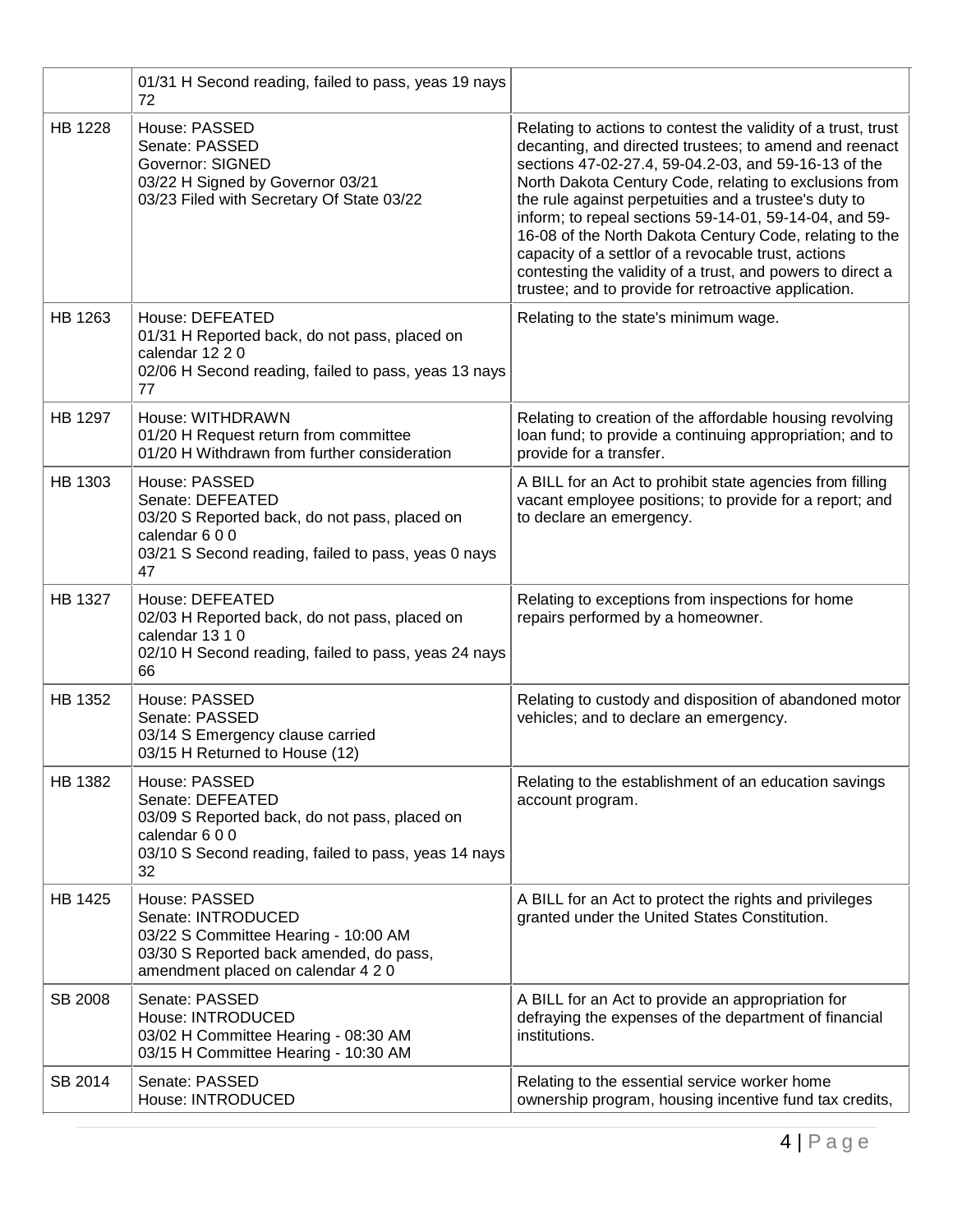|         | 03/09 H Committee Hearing - 03:15 PM<br>03/15 H Committee Hearing - 08:30 AM                                                                                       | and essential service worker home ownership fund tax<br>credits; to amend and reenact sections 15-62.1-07, 28-<br>25-11, 54-17-40, and 57-62-02 of the North Dakota<br>Century Code, relating to loan guarantee fees,<br>suspension of occupational or professional licenses, the<br>housing incentive fund, and coal development trust fund<br>allocations; to repeal section 54-17-41 of the North<br>Dakota Century Code, relating to housing incentive fund<br>reports; to provide statements of legislative intent; to<br>provide exemptions; to provide an effective date; and to<br>provide an expiration date. |
|---------|--------------------------------------------------------------------------------------------------------------------------------------------------------------------|------------------------------------------------------------------------------------------------------------------------------------------------------------------------------------------------------------------------------------------------------------------------------------------------------------------------------------------------------------------------------------------------------------------------------------------------------------------------------------------------------------------------------------------------------------------------------------------------------------------------|
| SB 2068 | Senate: DEFEATED<br>01/26 S Reported back, do not pass, placed on<br>consent calendar 14 0 0<br>01/27 S Second reading, failed to pass, yeas 0 nays<br>45          | A BILL for an Act to provide an appropriation for<br>defraying the expenses of the department of financial<br>institutions.                                                                                                                                                                                                                                                                                                                                                                                                                                                                                            |
| SB 2074 | Senate: DEFEATED<br>01/26 S Reported back, do not pass, placed on<br>consent calendar 14 0 0<br>01/27 S Second reading, failed to pass, yeas 0 nays<br>45          | Relating to the infrastructure revolving loan fund, the<br>housing incentive fund, the transfer of North Dakota mill<br>and elevator profits to the general fund, and the coal<br>development trust fund; to provide legislative intent; and<br>to provide an exemption.                                                                                                                                                                                                                                                                                                                                               |
| SB 2100 | Senate: PASSED<br>House: DEFEATED<br>02/23 H Reported back, do not pass, placed on<br>calendar 14 0 0<br>03/01 H Second reading, failed to pass, yeas 4 nays<br>84 | Relating to definitions under the North Dakota money<br>transmitter Act.                                                                                                                                                                                                                                                                                                                                                                                                                                                                                                                                               |
| SB 2130 | Senate: DEFEATED<br>01/27 S Amendment adopted, placed on calendar<br>01/30 S Second reading, failed to pass, yeas 8 nays<br>37                                     | Relating to defaulted student loan collection; to amend<br>and reenact sections 15-62.1-04, 15-62.1-06, 15-62.1-<br>07, and 15-62.1-10 of the North Dakota Century Code,<br>relating to defaulted student loan collection; and to<br>provide for a retroactive application.                                                                                                                                                                                                                                                                                                                                            |
| SB 2159 | Senate: PASSED<br>House: PASSED<br>Governor: SIGNED<br>03/17 S Signed by Governor 03/15<br>03/20 Filed with Secretary Of State 03/16                               | Relating to management of a limited liability company;<br>and to provide for retroactive application.                                                                                                                                                                                                                                                                                                                                                                                                                                                                                                                  |
| SB 2160 | Senate: PASSED<br>House: PASSED<br><b>Governor: SIGNED</b><br>03/14 S Signed by Governor 03/13<br>03/16 Filed with Secretary Of State 03/13                        | Relating to the duties of a recorder and providing notice<br>of foreclosure of tax liens; and to provide an effective<br>date.                                                                                                                                                                                                                                                                                                                                                                                                                                                                                         |
| SB 2167 | Senate: DEFEATED<br>02/03 S Reported back, do not pass, placed on<br>calendar 600<br>02/07 S Second reading, failed to pass, yeas 11 nays<br>33                    | Relating to the adoption of central standard time; and to<br>repeal section 40-01-20 of the North Dakota Century<br>Code, relating to daylight saving time.                                                                                                                                                                                                                                                                                                                                                                                                                                                            |
| SB 2192 | Senate: DEFEATED<br>02/16 S Reported back, do not pass, placed on<br>calendar 14 0 0<br>02/17 S Second reading, failed to pass, yeas 0 nays<br>45                  | Relating to the housing incentive fund tax credit; to<br>amend and reenact sections 54-17-40 and 54-17-41 of<br>the North Dakota Century Code, relating to the housing<br>incentive fund and housing finance agency report; to<br>provide a transfer; and to provide an appropriation.                                                                                                                                                                                                                                                                                                                                 |
| SB 2212 | Senate: PASSED                                                                                                                                                     | Relating to residency requirements of bank directors.                                                                                                                                                                                                                                                                                                                                                                                                                                                                                                                                                                  |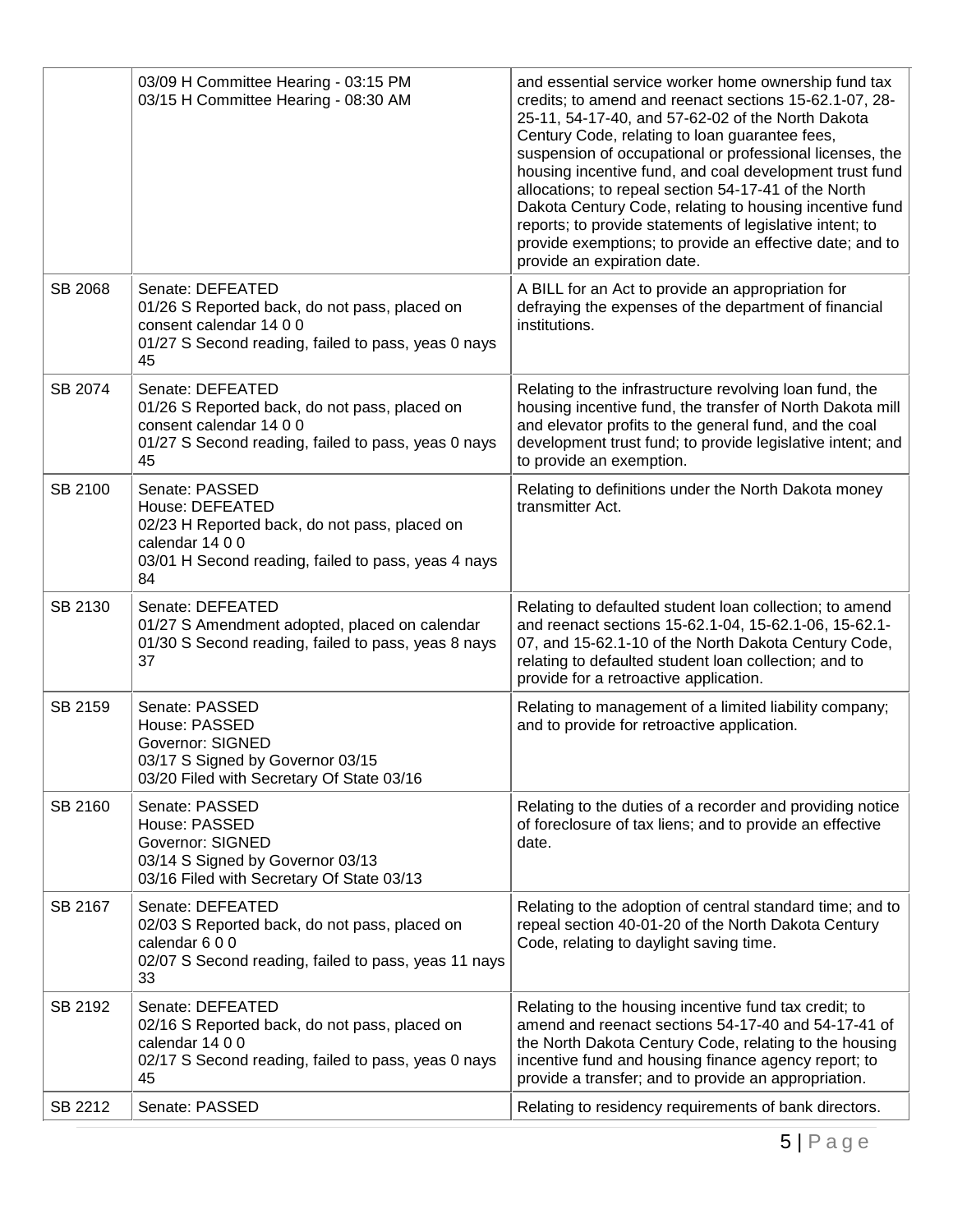|         | House: PASSED<br><b>Governor: SIGNED</b><br>03/28 S Sent to Governor<br>03/30 S Signed by Governor 03/29                                          |                                                                                                                                                                                                                                                                                                                                                                                                   |
|---------|---------------------------------------------------------------------------------------------------------------------------------------------------|---------------------------------------------------------------------------------------------------------------------------------------------------------------------------------------------------------------------------------------------------------------------------------------------------------------------------------------------------------------------------------------------------|
| SB 2234 | Senate: DEFEATED<br>02/16 S Reported back, do not pass, placed on<br>calendar 14 0 0<br>02/17 S Second reading, failed to pass, yeas 0 nays<br>45 | Relating to the establishment of an essential service<br>worker home ownership incentive program and<br>essential service worker home ownership incentive<br>fund; to amend and reenact subsection 3 of section 54-<br>17-40 of the North Dakota Century Code, relating to the<br>housing incentive fund; to provide an appropriation and<br>transfer; and to provide a continuing appropriation. |
| SB 2260 | Senate: DEFEATED<br>01/25 S Reported back, do not pass, placed on<br>calendar 6 0 1<br>01/26 S Second reading, failed to pass, yeas 0 nays<br>46  | Relating to exemptions from money broker regulation.                                                                                                                                                                                                                                                                                                                                              |
| SB 2266 | Senate: PASSED<br>House: DEFEATED<br>03/13 H Amendment adopted, placed on calendar<br>03/15 H Second reading, failed to pass, yeas 43 nays<br>48  | Relating to the insurance commissioner taking over the<br>duties of the department of securities and the securities<br>commissioner; to provide for correction of statutory<br>references; and to provide appropriation transfers.                                                                                                                                                                |
| SB 2276 | Senate: PASSED<br>House: PASSED<br>03/30 H Amendment adopted, placed on calendar<br>03/30 H Second reading, passed as amended, yeas<br>90 nays 0  | Relating to the prohibition of the diversion of restricted<br>assets and the priority of those assets in a dissolution.                                                                                                                                                                                                                                                                           |
| SB 2296 | Senate: PASSED<br>House: PASSED<br><b>Governor: SIGNED</b><br>03/23 S Sent to Governor<br>03/27 S Signed by Governor 03/24                        | Relating to pledge of security in place of depository<br>bond; and to repeal section 21-04-11 of the North<br>Dakota Century Code, relating to records of securities.                                                                                                                                                                                                                             |
| SB 2301 | Senate: INTRODUCED<br>House: PASSED<br>03/28 H Second reading, passed as amended, yeas<br>83 nays 9<br>03/29 S Returned to Senate (12)            | Relating to specialty pharmacy services; to provide a<br>penalty; and to provide for application.                                                                                                                                                                                                                                                                                                 |
| SB 2305 | Senate: DEFEATED<br>02/06 S Reported back, do not pass, placed on<br>calendar 5 1 0<br>02/07 S Second reading, failed to pass, yeas 12 nays<br>32 | Relating to a corporate income tax credit for<br>reimbursement of employee child care expenditures;<br>and to provide an effective date.                                                                                                                                                                                                                                                          |
| SB 2317 | Senate: DEFEATED<br>02/15 S Reported back, do not pass, placed on<br>calendar 4 3 0<br>02/17 S Second reading, failed to pass, yeas 13 nays<br>32 | Relating to insurance producer charges for fees for<br>services.                                                                                                                                                                                                                                                                                                                                  |
| SB 2335 | Senate: INTRODUCED<br>House: PASSED<br>03/29 H Second reading, passed as amended, yeas<br>88 nays 4<br>03/30 S Returned to Senate (12)            | Relating to the definition and endangerment or<br>exploitation of an eligible adult; and to provide a<br>penalty.                                                                                                                                                                                                                                                                                 |
| SB 2340 | Senate: PASSED                                                                                                                                    | Relating to fees charged by a county recorder for filing                                                                                                                                                                                                                                                                                                                                          |